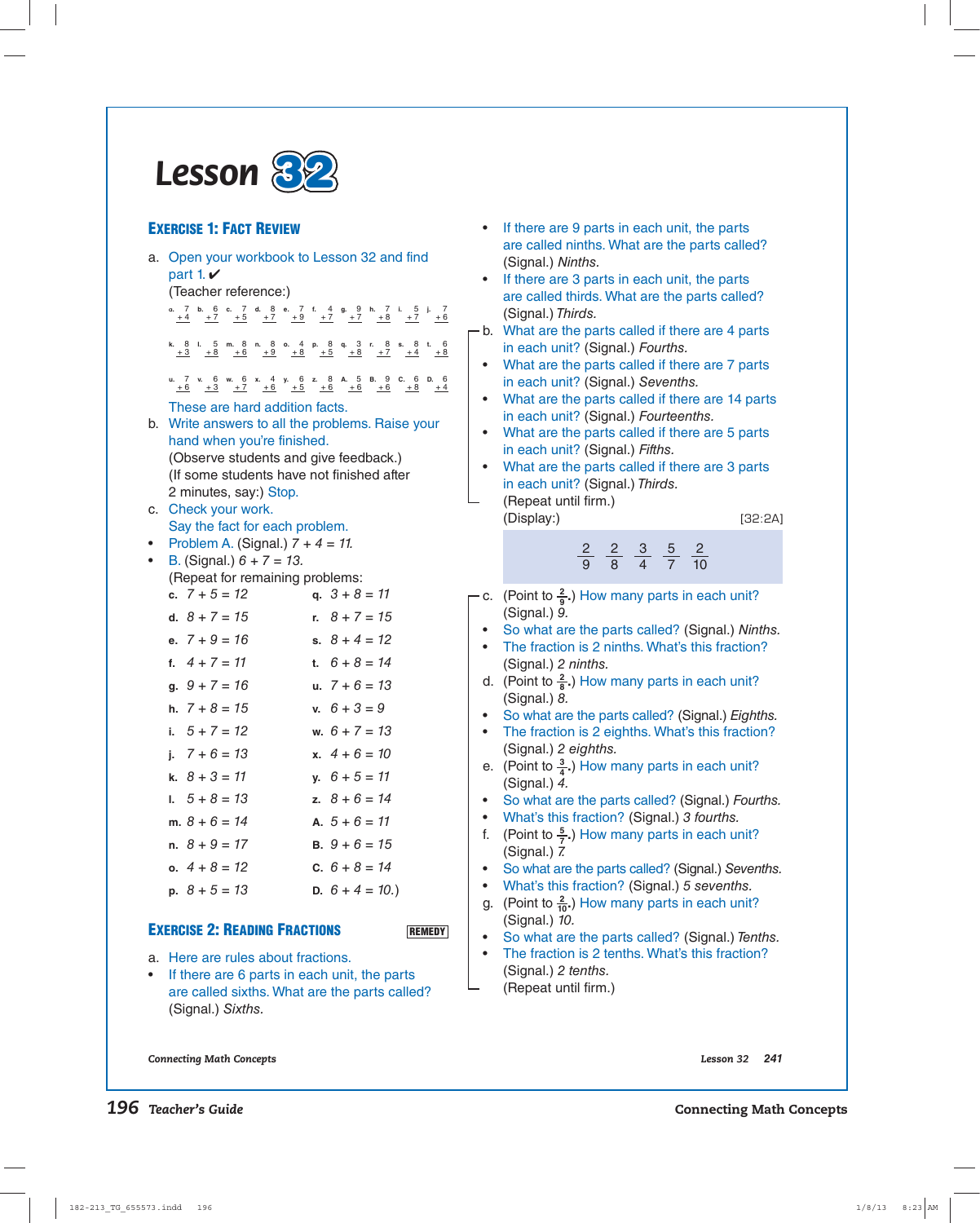

**REMEDY**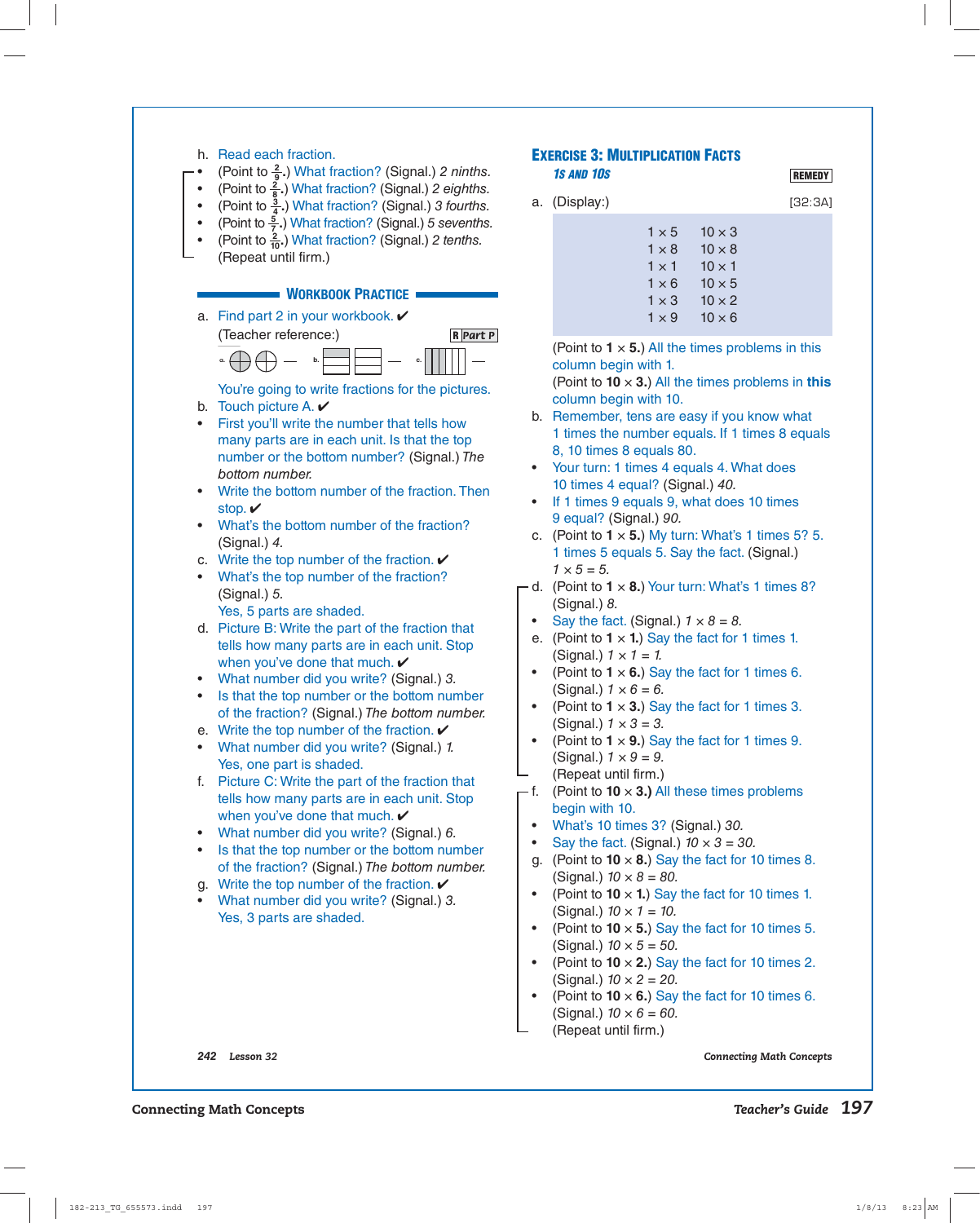# **WORKBOOK PRACTICE**

a. Find part 3 in your workbook.  $\checkmark$ (Teacher reference:)

**a.**  $10 \times 8 =$  **b.**  $1 \times 4 =$ **c.**  $1 \times 7 =$ d.  $10 \times 7 =$ 

- **e.**  $10 \times 4 =$ **f.**  $1 \times 9 =$  **g.** 10 × 6 = **h.** 10 × 2 = Some of these times problems begin with 1 and some begin with 10.
- Write answers to all the problems. (Observe students and give feedback.)
- b. Check your work.
- Read fact A. (Signal.)  $10 \times 8 = 80$ .
- Read fact B. (Signal.)  $1 \times 4 = 4$ .
- Fact C. (Signal.)  $1 \times 7 = 7$ .
- Fact D. (Signal.)  $10 \times 7 = 70$ .
- Fact E. (Signal.)  $10 \times 4 = 40$ .
- Fact F. (Signal.)  $1 \times 9 = 9$ .
- Fact G. (Signal.)  $10 \times 6 = 60$ .
- Fact H. (Signal.)  $10 \times 2 = 20$ .

### **EXERCISE 4: TABLES**

#### *FIND MISSING NUMBERS*

a. (Display:) [32:4A]



**R** *Part Q*



 Here's a table with missing numbers. The arrow shows that the rows in the table work just like number families. You can find the missing numbers by using what you know about number families.

- b. (Point to **top row.**) Look at the top row. The numbers in this family are 4 and 7. A small number is missing.
- Start with 7 and say the problem for figuring out the small number. (Signal.)  $7 - 4$ .
- c. (Point to **middle row.**) Look at the numbers in the middle row.
- What's missing in this family—the big number or a small number? (Signal.) The big number.
- Say the problem for figuring out the missing number. (Signal.)  $1 + 5$ .
- d. (Point to **bottom row.**) Look at the numbers in the bottom row.
- What's missing in this family—the big number or a small number? (Signal.) A small number.
- Say the problem for figuring out the missing number. (Signal.)  $13 - 8$ . (Repeat until firm.)
- e. (Display:) [32:4B]



 The numbers in the columns also make up number families. The arrows go down. The big number is at the bottom.

- f. (Point to **first column.**) My turn: What's missing in the first column? The big number. I'll say the problem for figuring out that number: 4 plus 1.
- Your turn to say the problem for the first column. (Signal.)  $4 + 1$ .
- g. (Point to **second column.**) What's missing in the second column—the big number or a small number? (Signal.) A small number.
- Say the problem for figuring out the missing number. (Signal.)  $8 - 5$ .
- h. (Point to **last column.**) What's missing in the last column—the big number or a small number? (Signal.) A small number.
- Say the problem for figuring out the missing number. (Signal.)  $13 - 7$ . (Repeat until firm.)
- i. This time you'll say the problem for each column and tell me the answer.
- j. (Point to **first column.**) The big number is missing in the first column. Say the problem for the first column. (Signal.)  $4 + 1$ .
- What's the answer? (Signal.) 5. (Add to show:) [32:4C]

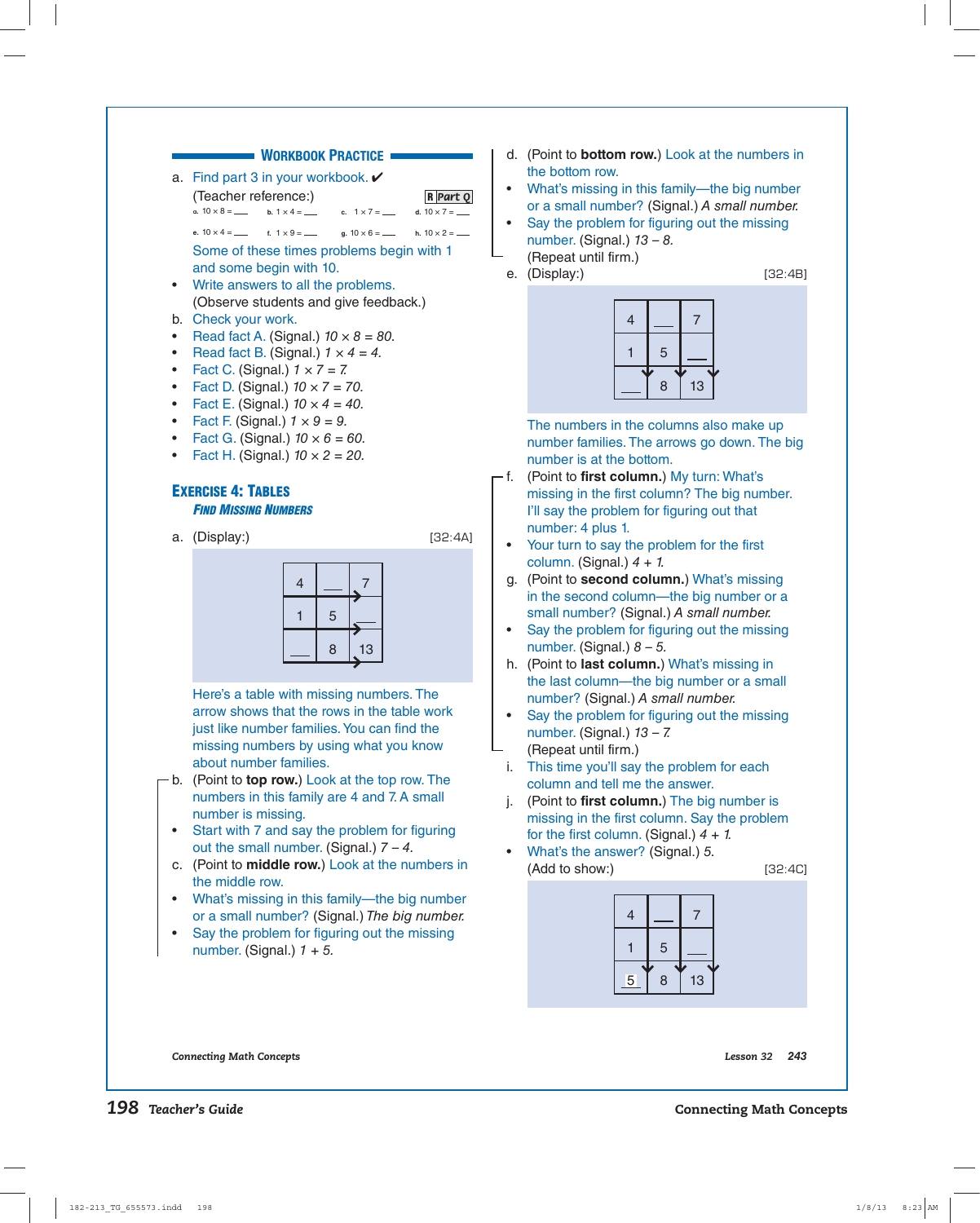- k. (Point to **second column.**) A small number is missing in the second column. Say the problem for the second column. (Signal.)  $8 - 5$ .
- What's the answer? (Signal.) 3. (Add to show:) [32:4D]



- l. (Point to **last column.**) A small number is missing in the last column. Say the problem for the last column. (Signal.)  $13 - 7$ .
- What's the answer? (Signal.) 6. (Add to show:) [32:4E]

| 4 | 3 |    |  |
|---|---|----|--|
|   | 5 | 6  |  |
| 5 | 8 | 13 |  |

Here's the table with all the missing numbers.

# **EXERCISE 5: MULTIPLICATION FACTS**

a. Find part 4 in your workbook.  $\vee$ (Teacher reference:)





- Touch family A.
- What are the small numbers? (Signal.) 8 and 4.
- What's the big number? (Signal.) 32.
- b. You're going to write two facts for each family. Remember, the first fact will begin with the first small number. The second fact will begin with the other small number.
	- c. Write both facts for family A. (Observe students and give feedback.)
- d. Check your work.
- Read the first fact. (Signal.)  $8 \times 4 = 32$ .
- Read the second fact. (Signal.)  $4 \times 8 = 32$ . (Display:) [32:5A]

$$
8 \times 4 = 32
$$
  

$$
4 \times 8 = 32
$$

Here's what you should have.

- e. Write both facts for family B. (Observe students and give feedback.)
- f. Check your work.
- Read the first fact. (Signal.)  $10 \times 7 = 70$ .
- Read the second fact. (Signal.)  $7 \times 10 = 70$ . (Display:) [32:5B]

$$
10 \times 7 = 70
$$
  

$$
7 \times 10 = 70
$$

Here's what you should have.

## **EXERCISE 6: ESTIMATION**  *2-DIGIT COLUMN PROBLEMS*

**REMEDY**

a. Find part 5 in your workbook. ✔ **32** (Teacher reference:)

**R** *Part* **I**

| a.<br>+36 |  | 9<br>52 | g<br>c.<br>$-22$ |  |
|-----------|--|---------|------------------|--|
|           |  |         |                  |  |

 You're going to write an estimation problem next to each regular problem.

- b. Read problem A. (Signal.)  $42 + 36$ .
- Touch  $42. *V*$ What tens number is closest to 42? (Signal.) 40.
- Touch  $36. *V*$ What tens number is closest to 36? (Signal.) 40.
- Write the estimation problem and the answer next to problem A. (Observe students and give feedback.)
- Everybody, read the estimation problem and the answer. (Signal.)  $40 + 40 = 80$ .
- c. Now work 42 plus 36 and see how close the answer is to 80. (Observe students and give feedback.)
- What's the answer to the regular problem? (Signal.) 78.
- Is that pretty close to 80? (Signal.) Yes.

*244 Lesson 32 Connecting Math Concepts*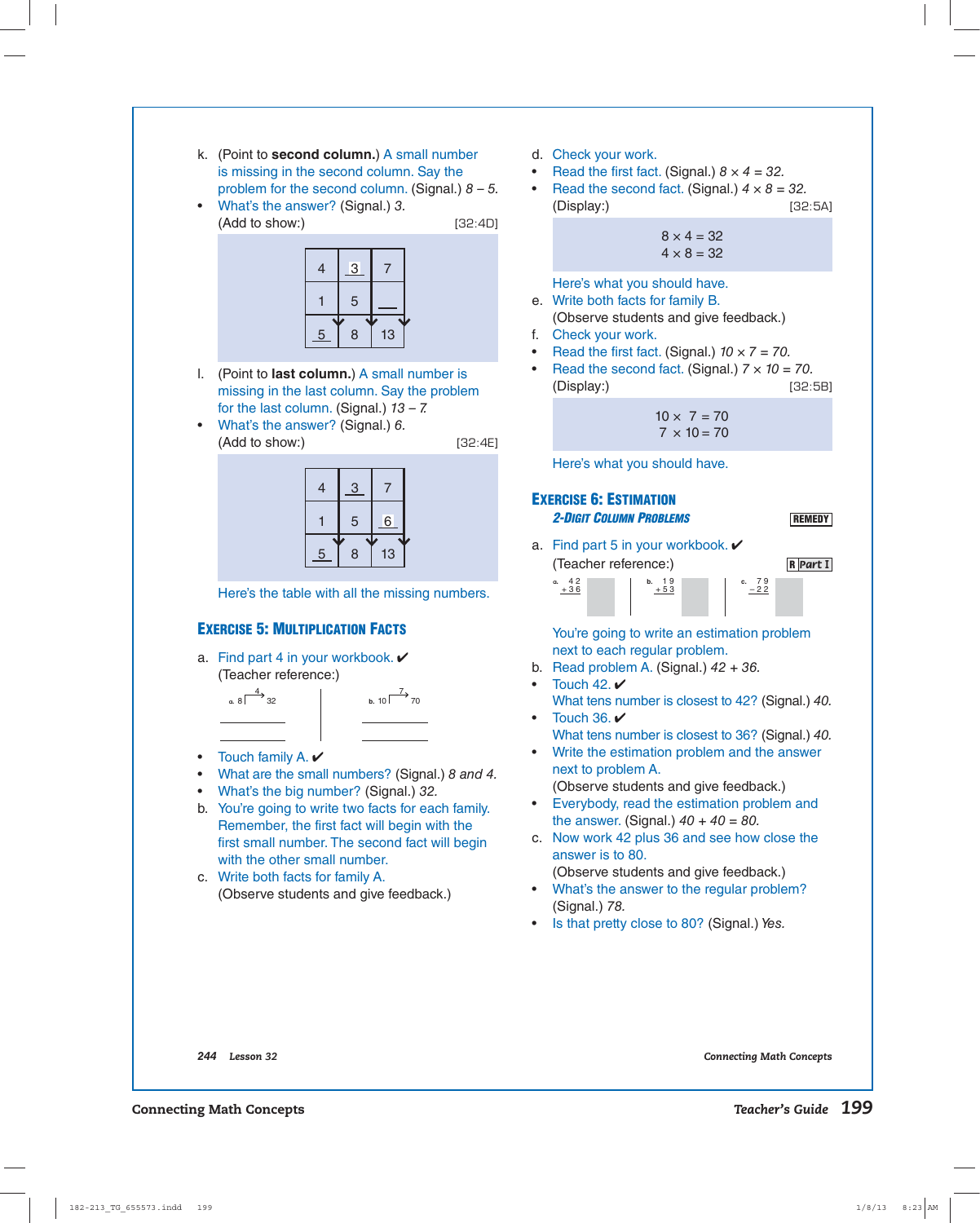d. Write estimation problems for problems B and C. Then work the estimation problems and the regular problems. (Observe students and give feedback.)

e. Check your work.

- Read the estimation problem and the answer for B. (Signal.)  $20 + 50 = 70$ . Read the regular problem and the answer. (Signal.)  $19 + 53 = 72$ .
- Read the estimation problem and the answer for C. (Signal.)  $80 - 20 = 60$ . Read the regular problem and the answer. (Signal.)  $79 - 22 = 57$ .

# **EXERCISE 7: COMPARISON WORD PROBLEMS REMEDY**

a. (Display:) [32:7A]

**a.** Jan had 40 more marbles than Sam had. Sam had 17 marbles. How many marbles did Jan have?

 $\rightarrow$ 

You're going to work problems that have sentences that compare two things or two people.

- I'll read this problem: Jan had 40 more marbles than Sam had. Sam had 17 marbles. The question asks: How many marbles did Jan have?
- b. We'll make a number family for the sentence that compares two people. I'll read that sentence: Jan had 40 more marbles than Sam had.
- Say that sentence. (Signal.) Jan had 40 more marbles than Sam had.
- c. The sentence tells about Jan and Sam.
- Who had more marbles—Jan or Sam? (Signal.) Jan. So Jan is the big number. (Add to show:) [32:7B]

**a.** Jan had 40 more marbles than Sam had. Sam had 17 marbles. How many marbles did Jan have?

 $S_{\rightarrow}$ 

 Jan had 40 more marbles than Sam had. The sentence also gives a number.

• What's that number? (Signal.) 40. (Add to show:) [32:7C]

**a.** Jan had 40 more marbles than Sam had. Sam had 17 marbles. How many marbles did Jan have?

 $40 \quad S_{\rightarrow}$ 

 Here's the family with two letters and a number. d. (Display:) [32:7D]

**b.** Tim was 11 inches shorter than Joe.

د

 Here's a sentence that compares two people. I'll read the sentence: Tim was 11 inches shorter than Joe.

- Say the sentence. (Signal.) Tim was 11 inches shorter than Joe.
- e. We're going to make a number family.
- Who was taller—Tim or Joe? (Signal.) Joe.
- So who is the big number? (Signal) Joe. (Add to show:) [32:7E]

**b.** Tim was 11 inches shorter than Joe.

 $\mathbf{L}_{\mathbf{J}}$ 

Listen: Tim was 11 inches shorter than Joe.

• What's the other small number? (Signal.) 11. (Add to show:) [32:7F]

**b.** Tim was 11 inches shorter than Joe.

 $11$   $T_{\rightarrow}$ 

Here's the family with two letters and a number.

### **TEXTBOOK PRACTICE**

- a. Open your textbook to Lesson 32.  $\checkmark$
- Write P1 on the first line of your paper.  $\checkmark$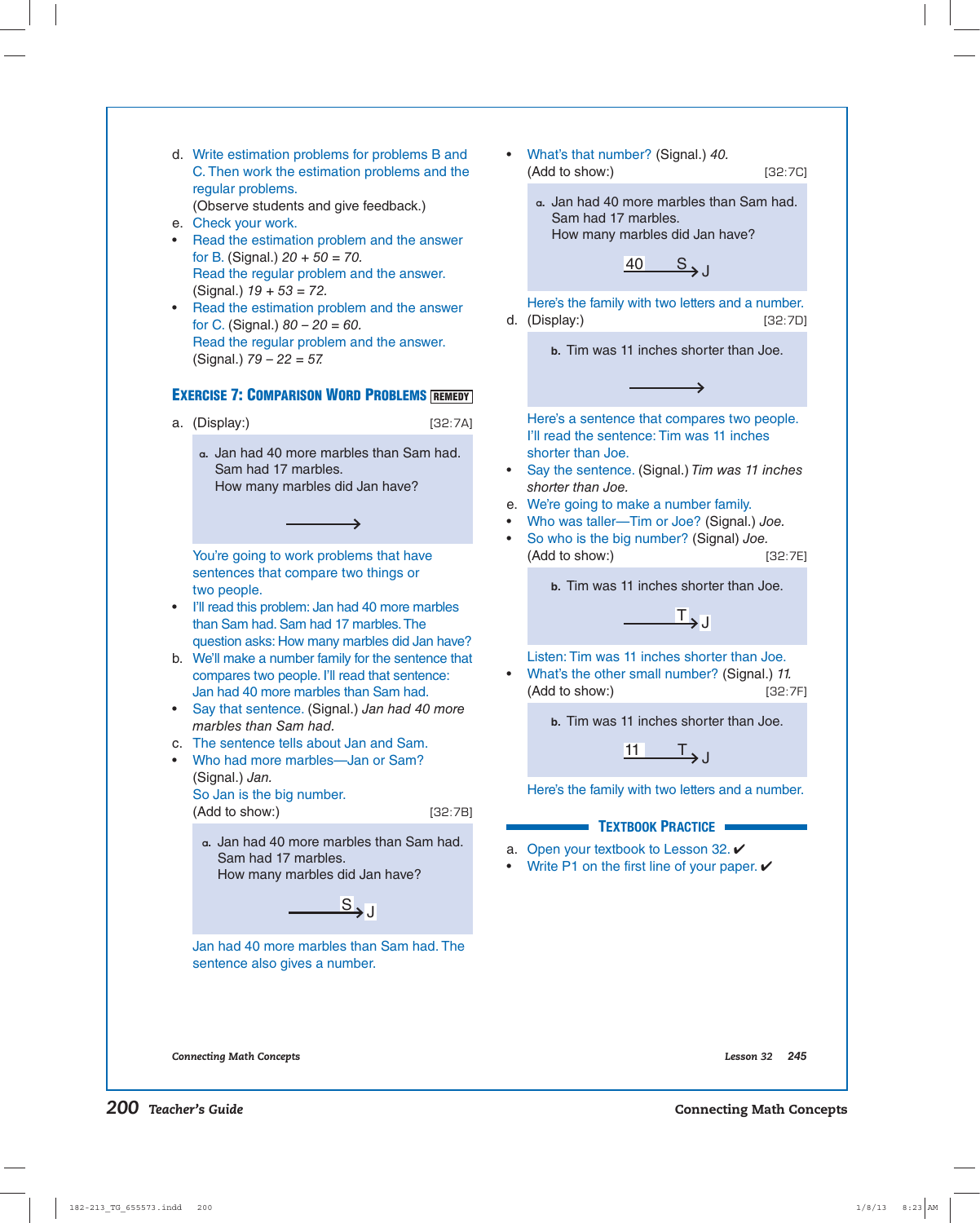|                        | b. Find part 1 in your textbook. $\triangleright$<br>(Teacher reference:)<br>P1<br>a. Fran had 16 more books than Ted had.<br>Ted had 26 books.<br>■<br>٠<br>How many books did Fran have?<br>b. The green house was 27 years older than the blue house.<br>b.<br>The green house was 50 years old.<br>٠<br>How old was the blue house?<br>c. Rita weighed 18 more pounds than Alice.<br>ш<br>c.<br>Rita weighed 62 pounds.<br>ш<br>How many pounds did Alice weigh? | f.<br>$\bullet$                     | Touch problem C. $\checkmark$<br>I'll read it: Rita weighed 18 more pounds than<br>Alice. Rita weighed 62 pounds. How many<br>pounds did Alice weigh?<br>Find the sentence that compares two people.<br>Then make a number family that has two<br>letters and two numbers. |  |  |  |
|------------------------|----------------------------------------------------------------------------------------------------------------------------------------------------------------------------------------------------------------------------------------------------------------------------------------------------------------------------------------------------------------------------------------------------------------------------------------------------------------------|-------------------------------------|----------------------------------------------------------------------------------------------------------------------------------------------------------------------------------------------------------------------------------------------------------------------------|--|--|--|
| $\bullet$              | You're going to make a number family for each                                                                                                                                                                                                                                                                                                                                                                                                                        |                                     | (Observe students and give feedback.)<br>(Display:)<br>[32:7J]                                                                                                                                                                                                             |  |  |  |
|                        | problem. Make the number family arrows on<br>your lined paper for problems A, B, and C.<br>(Observe students and give feedback.)                                                                                                                                                                                                                                                                                                                                     |                                     | __62<br>— Я́<br>c. 18                                                                                                                                                                                                                                                      |  |  |  |
|                        | c. Touch problem A. $\vee$<br>I'll read the problem: Fran had 16 more books<br>than Ted had. Ted had 26 books. How many                                                                                                                                                                                                                                                                                                                                              |                                     | Here's what you should have.<br>g. Work each problem. Write the unit name in the<br>answer.                                                                                                                                                                                |  |  |  |
| $\bullet$<br>$\bullet$ | books did Fran have?<br>Find the sentence that compares two people. $\checkmark$<br>Read the sentence. (Signal.) Fran had                                                                                                                                                                                                                                                                                                                                            |                                     | (Observe students and give feedback.)<br>h. Check your work.<br>(Display:)<br>[32:7K]                                                                                                                                                                                      |  |  |  |
| ٠                      | 16 more books than Ted had.<br>Write a number family for that sentence with<br>two letters and a number.<br>(Observe students and give feedback.)<br>[32:7G]                                                                                                                                                                                                                                                                                                         |                                     | 26<br>16<br>a. 16<br>$+26$<br>$\overline{42}$ books                                                                                                                                                                                                                        |  |  |  |
|                        | (Display:)<br>a. $\frac{16}{\sqrt{5}}$ T <sub>&gt;F</sub>                                                                                                                                                                                                                                                                                                                                                                                                            |                                     | $\mathcal{Z}_{0}$<br><u>b</u> , <sup>50</sup><br>b. 27<br>$\overline{23}$ years                                                                                                                                                                                            |  |  |  |
|                        | Here's what you should have.<br>The first small number is 16. Fran is the big<br>number. Ted is a small number.<br>The problem gives a number for Ted. Write<br>that number in the family. $\checkmark$                                                                                                                                                                                                                                                              |                                     | 62<br>c. 18<br>$\overline{44}$ pounds                                                                                                                                                                                                                                      |  |  |  |
|                        | d. Check your work.<br>(Add to show:)<br>[32:7H]                                                                                                                                                                                                                                                                                                                                                                                                                     |                                     | Here's what you should have.                                                                                                                                                                                                                                               |  |  |  |
|                        | a. 16                                                                                                                                                                                                                                                                                                                                                                                                                                                                |                                     | <b>EXERCISE 8: GEOMETRY</b><br><b>2- AND 3-DIMENSIONAL SHAPES</b><br>a. (Display:)<br>[32:8A]                                                                                                                                                                              |  |  |  |
| $\bullet$              | Here's what you should have.<br>e. Touch problem B. $\checkmark$<br>I'll read it: The green house was 27 years older<br>than the blue house. The green house was<br>50 years old. How old was the blue house?<br>Find the sentence that compares two houses<br>and make a number family that has two letters<br>and a number for that sentence. Then write<br>the other number the problem gives.<br>(Observe students and give feedback.)                           | b.<br>$\bullet$<br>$\bullet$        | b. $\triangle$ c.<br>Tell me the name of each shape in the top row.<br>(Point to A.) What shape? (Signal.) Hexagon.<br>(Point to B.) What shape? (Signal.) Triangle.                                                                                                       |  |  |  |
|                        | (Display:)<br>[32:71]<br>b. $\frac{27}{9}$ b. $\frac{50}{9}$                                                                                                                                                                                                                                                                                                                                                                                                         | $\bullet$<br>$\bullet$<br>$\bullet$ | (Point to C.) What shape? (Signal.) Pentagon.<br>(Point to D.) What shape? (Signal.) Rectangle.<br>(Point to E.) What's the name of this<br>rectangle? (Signal.) Square.                                                                                                   |  |  |  |
|                        | Here's what you should have.                                                                                                                                                                                                                                                                                                                                                                                                                                         |                                     |                                                                                                                                                                                                                                                                            |  |  |  |

*246 Lesson 32 Connecting Math Concepts*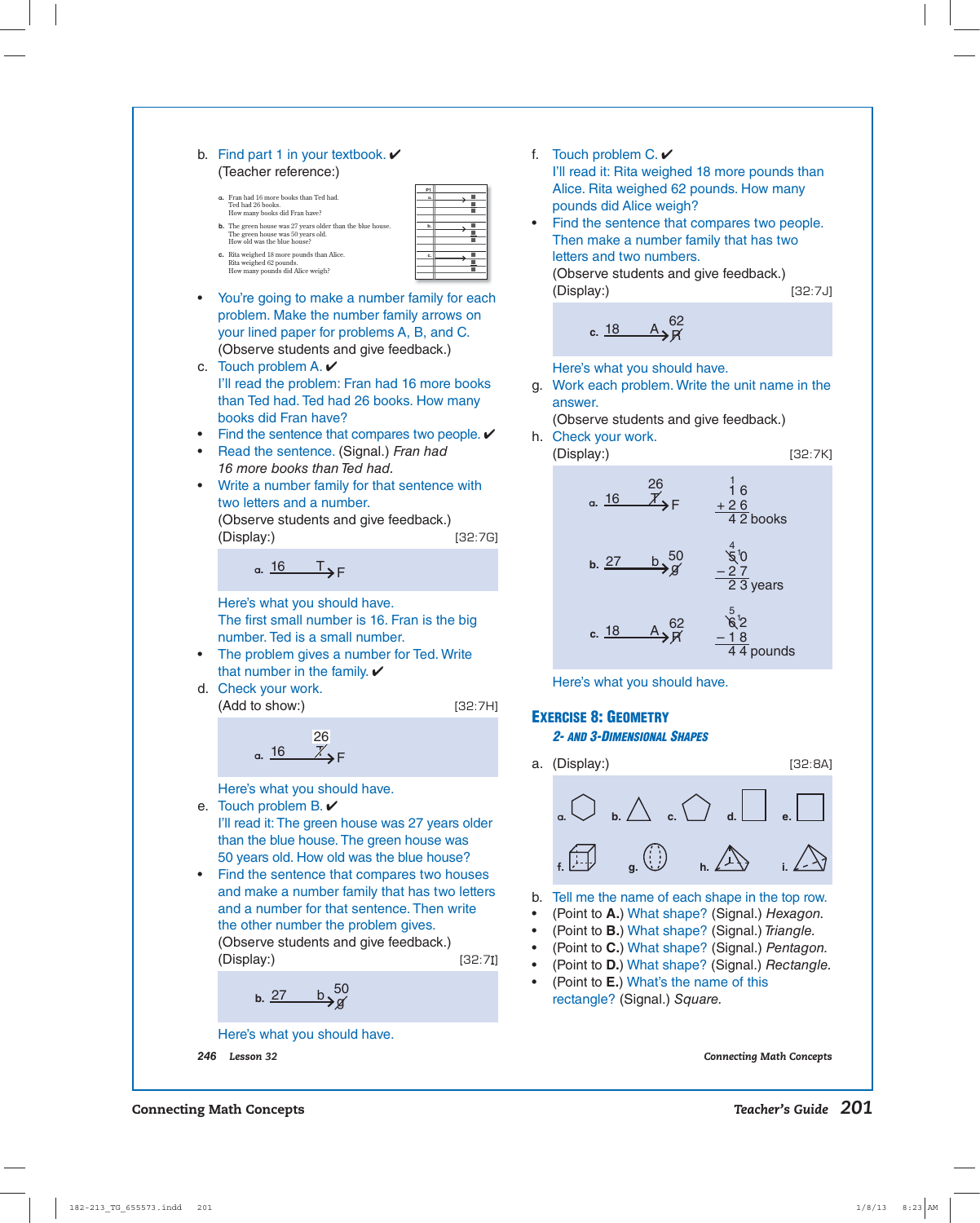| $\bullet$<br>$\bullet$<br>$\bullet$<br>٠ | shapes in the bottom row are not flat.<br>Tell me the name of each shape that is not flat.<br>(Point to F.) What shape? (Signal.) Cube.<br>(Point to G.) What shape? (Signal.) Sphere.<br>(Point to H.) What shape? (Signal.) Pyramid.<br>(Point to <b>I.</b> ) What shape? (Signal.) Pyramid.<br>(Repeat until firm.) | Problem A: Tonya ha<br>25 pens. She ended<br>many pens did she<br>Problem B: Jamal ha<br>ate 35 of the cherric<br>cherries. How many<br>Problem C: Debbie<br>She spent 19 dollar |
|------------------------------------------|------------------------------------------------------------------------------------------------------------------------------------------------------------------------------------------------------------------------------------------------------------------------------------------------------------------------|----------------------------------------------------------------------------------------------------------------------------------------------------------------------------------|
|                                          | <b>EXERCISE 9: INDEPENDENT WORK</b><br><b>ACTION WORD PROBLEMS</b>                                                                                                                                                                                                                                                     | she end up with?<br>c. These are start-end                                                                                                                                       |
|                                          |                                                                                                                                                                                                                                                                                                                        | them as part of you                                                                                                                                                              |
| а.                                       | Find part 2 in your textbook. $\checkmark$                                                                                                                                                                                                                                                                             | Remember to write                                                                                                                                                                |
|                                          | (Teacher reference:)<br>For each problem, make a number family with the letters for Start and End.                                                                                                                                                                                                                     | answer.                                                                                                                                                                          |
|                                          | Then work the problem and write the unit name.                                                                                                                                                                                                                                                                         | Assign Independent W                                                                                                                                                             |
|                                          | a. Tonya had some pens.<br>P <sub>2</sub><br>She bought 25 pens.<br>٠<br>a.<br>She ended up with 61 pens.<br>٠<br>How many pens did she start with?<br>ш                                                                                                                                                               | and Workbook parts 6                                                                                                                                                             |
|                                          | <b>b.</b> Jamal had some cherries.<br>٠<br>b.<br>He ate 35 of the cherries.<br>٠<br>He ended up with 64 cherries.<br>ш<br>How many cherries did he start with?                                                                                                                                                         | Optional extra math-fa<br>all lessons are availab                                                                                                                                |
|                                          | ٠<br>c.<br>c. Debbie started out with 85 dollars.<br>ш<br>She spent 19 dollars.<br>٠<br>How many dollars did she end up with?                                                                                                                                                                                          |                                                                                                                                                                                  |
|                                          | I'll read the directions: For each problem,                                                                                                                                                                                                                                                                            |                                                                                                                                                                                  |
|                                          | make a number family with the letters for                                                                                                                                                                                                                                                                              |                                                                                                                                                                                  |
|                                          | Start and End. Then work the problem and<br>write the unit name.                                                                                                                                                                                                                                                       |                                                                                                                                                                                  |
|                                          |                                                                                                                                                                                                                                                                                                                        |                                                                                                                                                                                  |
|                                          |                                                                                                                                                                                                                                                                                                                        |                                                                                                                                                                                  |
|                                          |                                                                                                                                                                                                                                                                                                                        |                                                                                                                                                                                  |
|                                          |                                                                                                                                                                                                                                                                                                                        |                                                                                                                                                                                  |
|                                          |                                                                                                                                                                                                                                                                                                                        |                                                                                                                                                                                  |
|                                          |                                                                                                                                                                                                                                                                                                                        |                                                                                                                                                                                  |
|                                          |                                                                                                                                                                                                                                                                                                                        |                                                                                                                                                                                  |

c. All the shapes in the top row are flat. All the

- ad some pens. She bought d up with 61 pens. How start with?
- ad some cherries. He es. He ended up with 64 cherries did he start with?
- started out with 85 dollars. rs. How many dollars did
- d problems. You'll work ir independent work. the unit name in your

Vork, Textbook parts 2–6 and 7.

oct practice worksheets for le on ConnectED.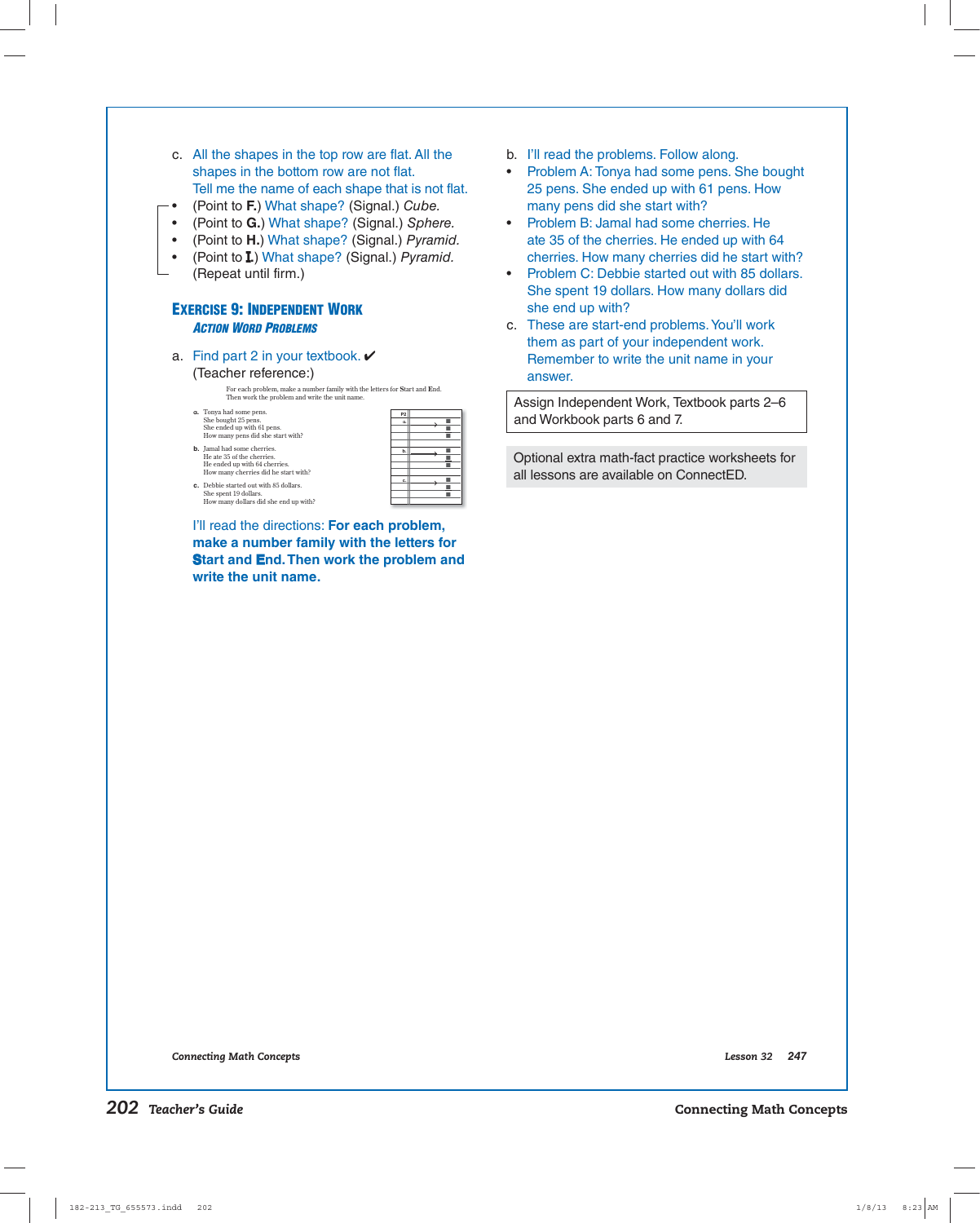